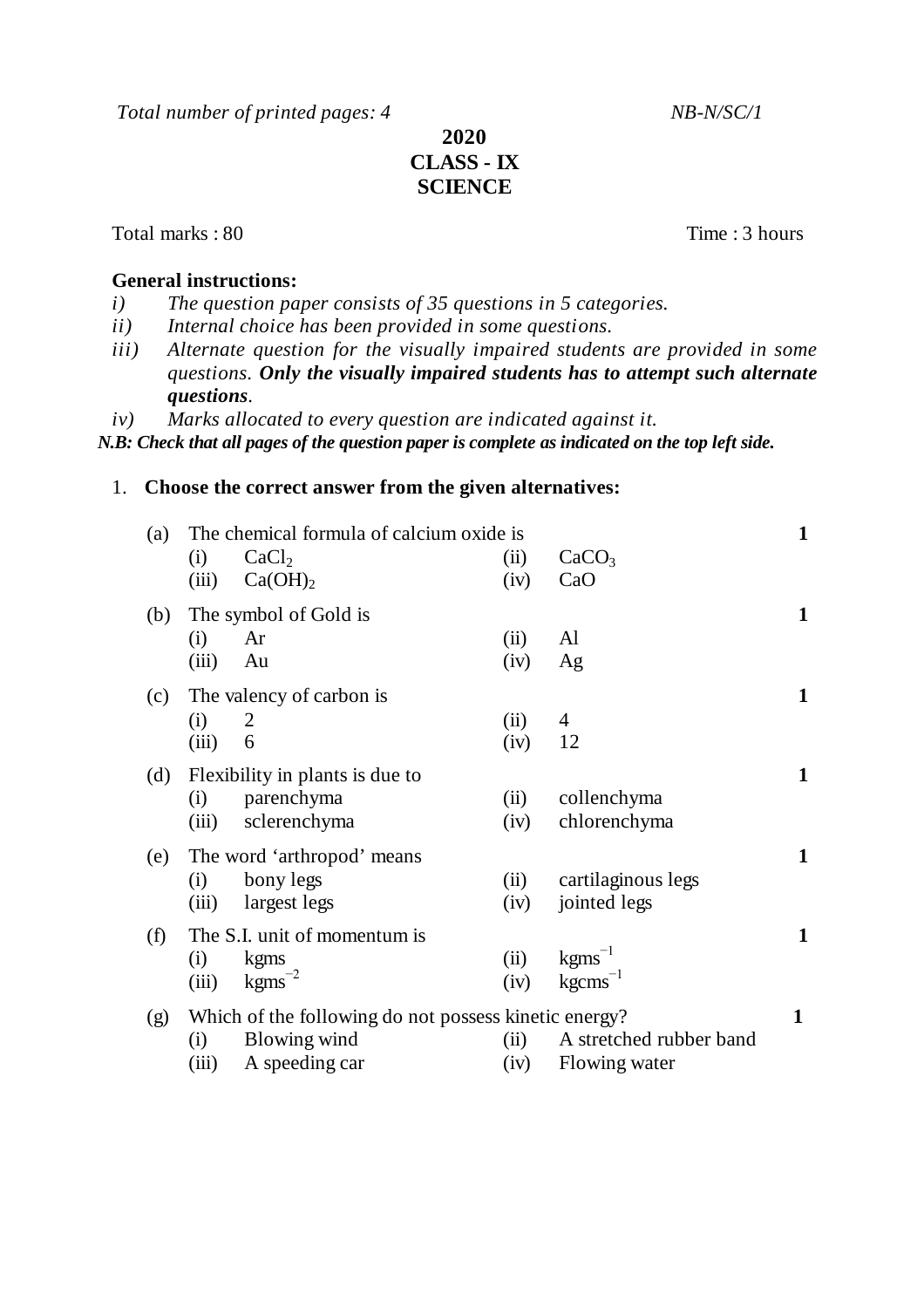|                                                      | (h)                                                             | (i)<br>(iii) | Loudness is a sensation depending upon<br>time period<br>frequency       | (ii)<br>(iv) | phase<br>intensity     |                | $\mathbf{1}$   |
|------------------------------------------------------|-----------------------------------------------------------------|--------------|--------------------------------------------------------------------------|--------------|------------------------|----------------|----------------|
|                                                      | (i)                                                             | (i)<br>(iii) | Most skin infection is commonly caused by<br>virus<br>fungi              | (ii)<br>(iv) | protozoans<br>bacteria |                | $\mathbf{1}$   |
|                                                      | (j)                                                             | (i)<br>(iii) | Which of the following is a rich source of protein?<br>Pea<br>Rice       | (ii)<br>(iv) | Carrot<br>Soya bean    |                | 1              |
|                                                      |                                                                 |              | Answer the following questions in one word or one sentence:              |              |                        |                |                |
| 2.                                                   |                                                                 |              | State the Law of Conservation of Mass.                                   |              |                        |                | $\mathbf{1}$   |
| 3.                                                   | Name the Scientist who discovered electrons.                    |              |                                                                          |              |                        | $\mathbf{1}$   |                |
| 4.                                                   | What is a Eukaryotic cell?                                      |              |                                                                          |              |                        | $\mathbf{1}$   |                |
| 5.                                                   | Define 1 Joule of work.                                         |              |                                                                          |              |                        |                | 1              |
| 6.                                                   | What is vermi-composting?                                       |              |                                                                          |              |                        |                | $\mathbf{1}$   |
|                                                      |                                                                 |              | Answer the following questions in about 20-30 words:                     |              |                        |                |                |
| 7.                                                   |                                                                 |              | Calculate the molecular mass of $HNO3$ .                                 |              |                        |                | $\overline{2}$ |
| 8.                                                   | Write any two meristematic tissues and give their locations.    |              |                                                                          |              |                        | $\overline{2}$ |                |
| 9.                                                   | What is the function of ligaments and tendons?                  |              |                                                                          |              |                        | $\overline{2}$ |                |
|                                                      | 10. Give two conditions needed for work to be done.             |              |                                                                          |              |                        | $\overline{2}$ |                |
|                                                      | 11. What is potential energy? Give its mathematical expression. |              |                                                                          |              |                        |                | $\overline{2}$ |
| Answer the following questions in about 40-60 words: |                                                                 |              |                                                                          |              |                        |                |                |
|                                                      |                                                                 | molecule.    | 12. What is a molecule? Give one example each of monoatomic and diatomic |              |                        |                | $1+2=3$        |

13. Write three applications of Isotopes. **3**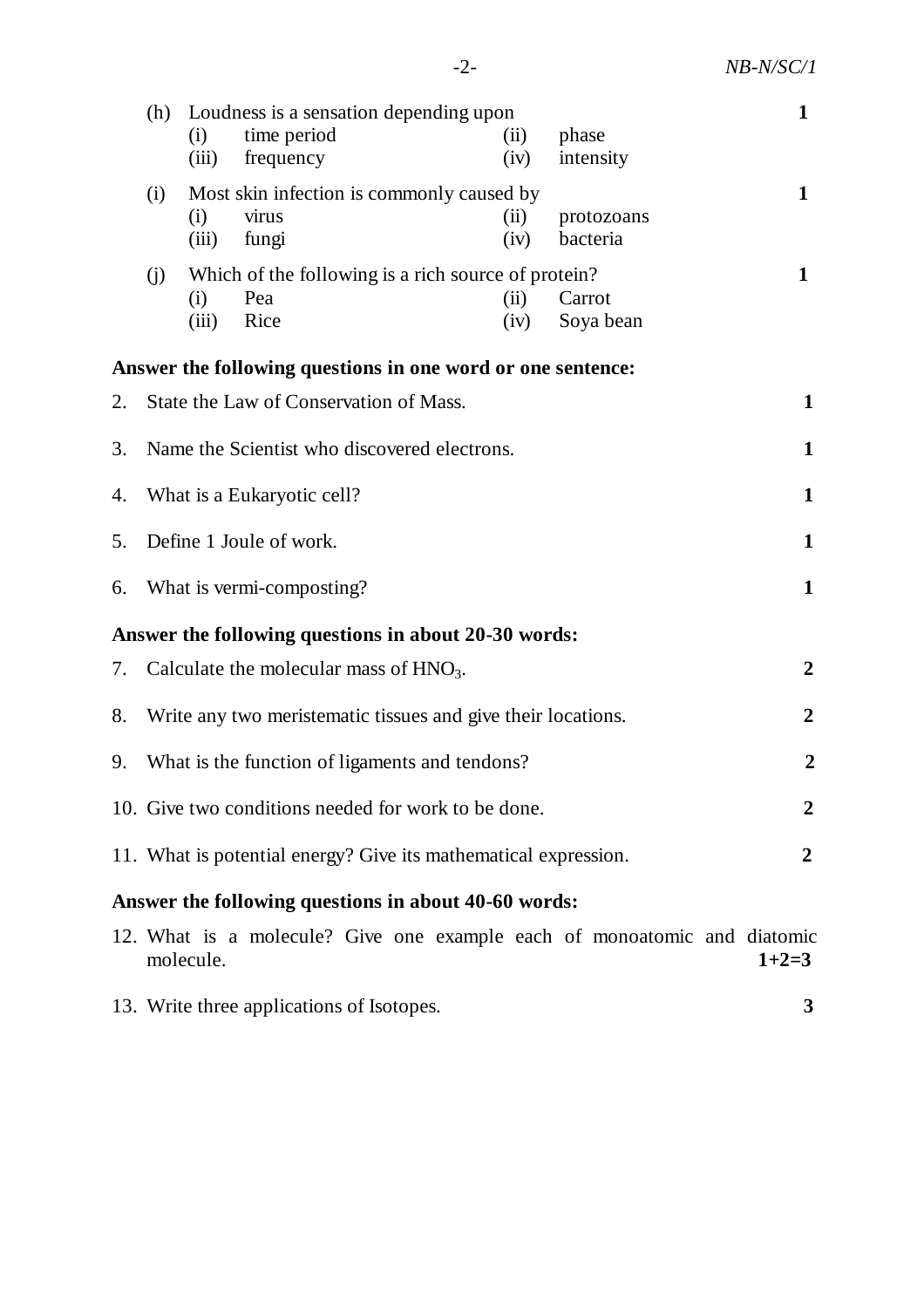|                                                       | $-3-$                                                                                                                                                            | $NB$ -N/SC/1                    |  |  |  |  |
|-------------------------------------------------------|------------------------------------------------------------------------------------------------------------------------------------------------------------------|---------------------------------|--|--|--|--|
|                                                       | 14. Draw and label the structure of a neuron.                                                                                                                    | 3                               |  |  |  |  |
|                                                       | Alternate question for the visually impaired students:<br>Explain any three types of epithelial tissues.                                                         | $(3\times1=3)$                  |  |  |  |  |
|                                                       | 15. a. Draw and label the structure of <i>Paramecium</i> .<br>Or                                                                                                 | 3                               |  |  |  |  |
|                                                       | <b>b.</b> Draw and label the structure of <i>Neries</i> .                                                                                                        |                                 |  |  |  |  |
|                                                       | Alternate question for the visually impaired students:<br>Differentiate between Gymnosperms and Angiosperms giving one example each.                             | $(1\frac{1}{2}+1\frac{1}{2}=3)$ |  |  |  |  |
|                                                       | 16. <b>a.</b> Explain why a cricket player lowers his hand while catching a ball.<br>Or                                                                          | 3                               |  |  |  |  |
|                                                       | <b>b</b> . Explain why a gun recoil when it is fired.                                                                                                            |                                 |  |  |  |  |
|                                                       | 17. <b>a.</b> An electric bulb of 60W is used for 6 hours per day. Calculate the units of<br>energy consumed in one day by the bulb.<br>Or                       | 3                               |  |  |  |  |
|                                                       | <b>b</b> . An electric heater is rated 1500W. How much energy does it use in 10 hours?                                                                           |                                 |  |  |  |  |
|                                                       | 18. Write three uses of multiple reflection of sound.                                                                                                            | 3                               |  |  |  |  |
|                                                       | 19. a. Differentiate between acute and chronic diseases with one example each.<br>Or                                                                             | 3                               |  |  |  |  |
|                                                       | <b>b.</b> Differentiate between infectious and non-infectious diseases with one example<br>each.                                                                 |                                 |  |  |  |  |
| <b>20.</b>                                            | Explain the three types of cropping pattern.                                                                                                                     | 3                               |  |  |  |  |
| 21.                                                   | Mention three ways to keep the cattle healthy and to increase its production.                                                                                    | 3                               |  |  |  |  |
| Answer the following questions in about 70-100 words: |                                                                                                                                                                  |                                 |  |  |  |  |
|                                                       | 22. a. How are electrons distributed in different orbits or shells? Explain with one<br>example.<br><b>Or</b>                                                    | 5                               |  |  |  |  |
|                                                       | <b>b</b> . Define atomic number and mass number of an element. Explain $14^{4}$ <sub>7</sub> N.<br>23. <b>a.</b> Write any five characteristics of <i>Aves</i> . | $(2+3=5)$                       |  |  |  |  |
|                                                       | <b>Or</b>                                                                                                                                                        | 5                               |  |  |  |  |